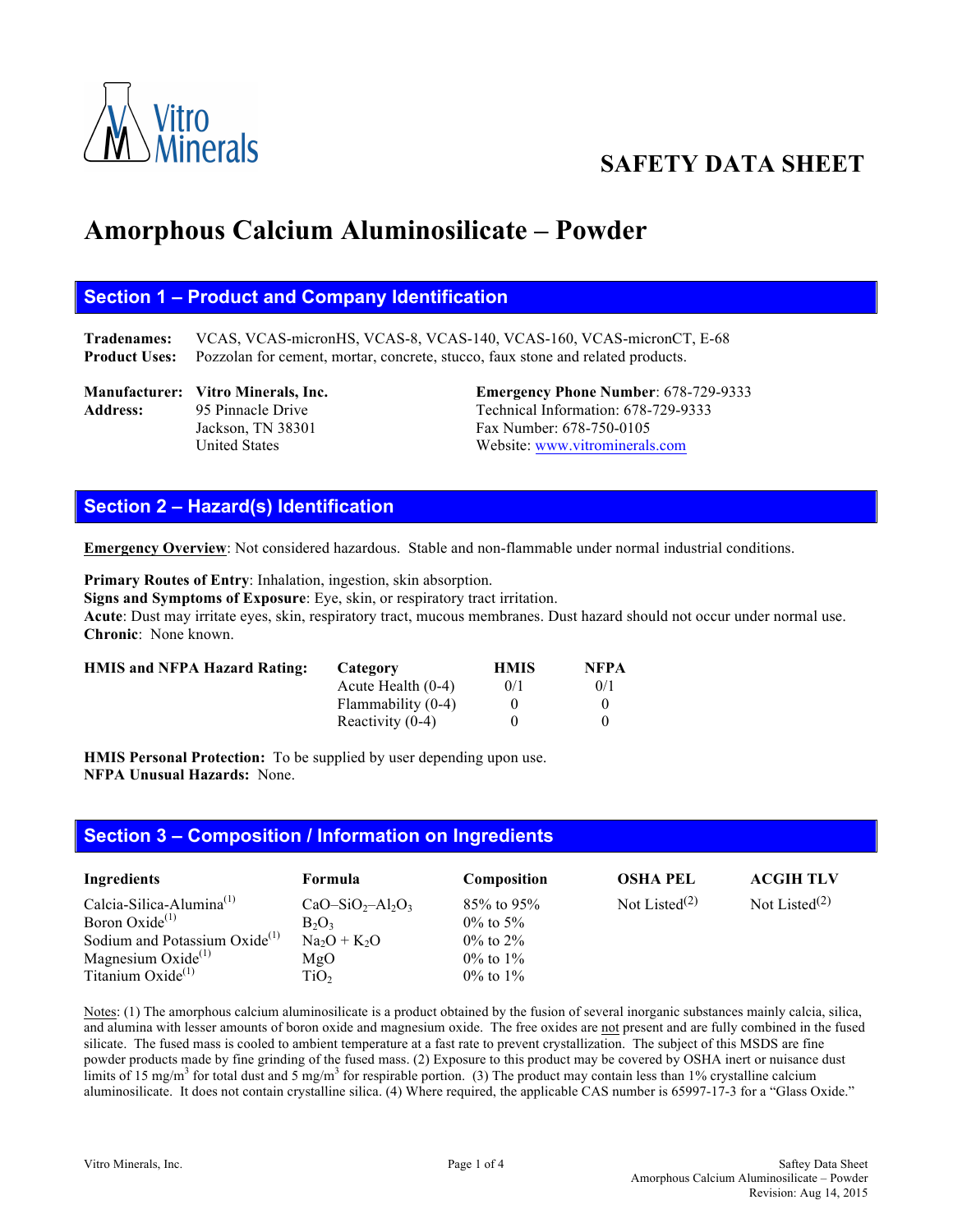### **Section 4 – First-Aid Measures**

**Medical Conditions Generally Aggravated by Exposure**: May aggravate existing pulmonary condition if high dust situation is created. Dusting conditions should not occur under normal use.

**Eye Contact**: Immediately flush eyes with water to remove dust particles. If irritation develops, seek medical attention. **Skin Contact**: Wash skin with soap and water. If irritation develops, seek medical attention.

**Inhalation**: Immediately remove affected person to fresh air. If irritation develops, seek medical attention. **Ingestion**: Rinse mouth out with water. Induce vomiting if significant quantities ingested. Seek medical attention.

# **Section 5 – Fire-Fighting Measures**

**Fire and Explosion Hazard Overview**: This material is considered non-flammable and non-combustible.

**Auto-Ignition Temperature**: N/A **Flash Point and Method Used**: N/A **LEL/UEL**: N/A **Unusual Fire and Explosion Hazards**: None **Special Fire Fighting Procedures**: No special procedures required. **Extinguisher Media**: No special media required.

 $N/A = Not$  Applicable

# **Section 6 – Accidental Release Measures**

**Steps to be Taken if Material is Accidentally Spilled or Released**: Avoid creating airborne dust. Pick up with shovel or mechanical equipment. Wet methods and vacuuming may be used on spills.

# **Section 7 – Handling and Storage**

**Precautions to be Taken**: Keep material dry in storage. No special handling required. Avoid creating airborne dust. Not an electrical conductor.

**Other Precautions and/or Special Hazards**: None

# **Section 8 – Exposure Controls / Personal Protection**

**Respiratory Protection**: If airborne dust exposure approaches the TLV or PEL (Section 2) use half-mask or full-face air purifying respirator equipped with NIOSH or MSHA-approved high efficiency filters for protection against pneumoconiosisproducing dust. An airline respirator may be required where dust levels are extremely high.

**Protective Gloves:** Limit contact with skin. Use rubber or cloth gloves as necessary.

**Eye Protection**: Wear goggles or face shield as appropriate. Avoid contact lenses.

**Ventiliation to be Used**: Keep dust levels below PEL. Use general and local exhaust ventilation and dust collection systems to keep dust levels within acceptable limits.

**Other Protective Clothing and Equipement**: None normally required. Wear long sleeves and long pants to reduce skin contact. Use work gloves, goggles and face shield as necessary.

**Hygenic Work Practices**: Do not allow dust to get into eyes, to be inhaled, to be swallowed, or remain on skin if irritation occurs. Practice good personal hygiene. Wash or shower after use. Launder clothes as normal.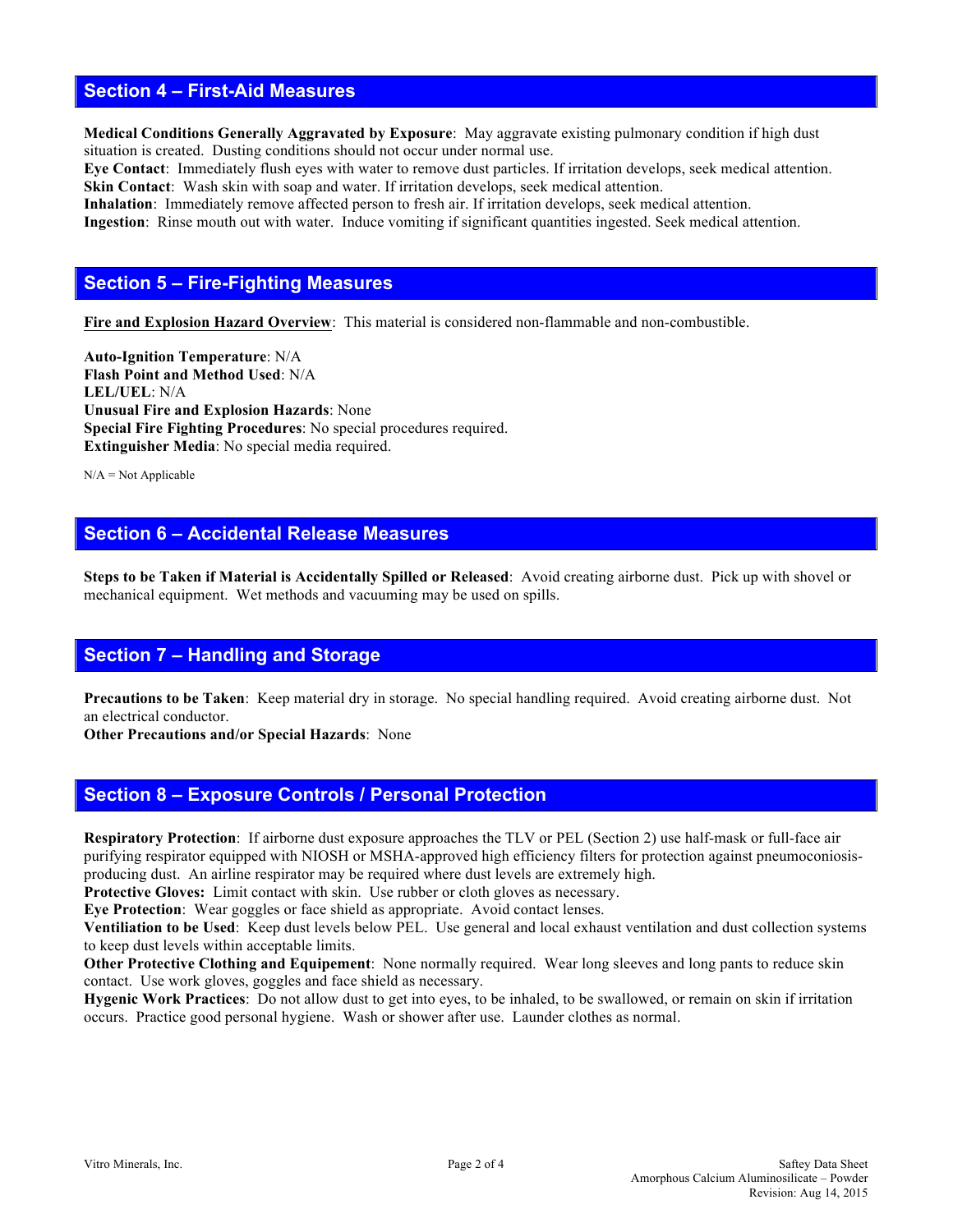# **Section 9 – Physical and Chemical Properties**

| Appearance:                                          | White powder     |
|------------------------------------------------------|------------------|
| <b>Upper/lower flammability or explosive limits:</b> | N/A              |
| Odor:                                                | None             |
| <b>Vapor pressure</b> (mm Hg and Temp):              | N/A              |
| Odor threshold:                                      | None             |
| Vapor density:                                       | N/A              |
| pH:                                                  | $9.5 - 10$       |
| <b>Specific gravity</b> $(H_2O=1)$ :                 | 2.6              |
| <b>Melting (softening) point:</b>                    | $>800^{\circ}$ C |
| Solubility in water:                                 | Insoluble        |
| Initial boiling point and boiling range:             | N/A              |
| <b>Flash point:</b>                                  | N/A              |
| <b>Evaporation rate:</b>                             | N/A              |
| Flammability (solid, gas):                           | N/A              |
| <b>Upper/lower flammability or explosive limits:</b> | N/A              |
| Vapor pressure:                                      | N/A              |
| Vapor density $(Air = 1)$ :                          | N/A              |
| <b>Partition coefficient:</b>                        | N/A              |
| n-octanol/water:                                     | N/A              |
| Auto-ignition temperature:                           | N/A              |
| <b>Decomposition temperature:</b>                    | $>2000$ °C       |
| Viscosity:                                           | N/A              |
|                                                      |                  |

 $N/A = Not Applicable$ 

# **Section 10 – Stability and Reactivity**

**Stability**: Stable

**Conditions to Avoid**: None known.

**Hazardous Decomposition Products**: Unknown and not suspected.

**Hazardous Polymerization**: Not known to occur.

**Reactivity**:When mixed with cement and concrete products in its intended use, the material reacts in the normal way as a "pozzolan" with the lime and alkalis present to form calcium silicate hydrates. Material is considered inert in polymer and resin systems. Avoid contact with strong acids, reducing agents, and oxidizers.

#### **Section 11 – Toxicological Information**

**Carcinogenicity:** The following list indicates whether or not the indicated agency has listed the product as a carcinogen: NTP, Not listed; IARC, Not listed; OSHA, Not listed.

**LD50**: Oral (g/kg), Not available; Dermal (g/kg), Not available; Inhalation (ppm, 8hrs), Not available.

#### **Section 12 – Ecological Information**

Considered to be an inert solid waste, and no special precautions should be taken in case it is released or spilled. These products do not contain, nor are manufactured with, Class I or Class II Ozone-Depleting Chemicals (CFCs) identified in the Clean Air Act Amendment, 1990 List of Ozone Depleting Chemicals.